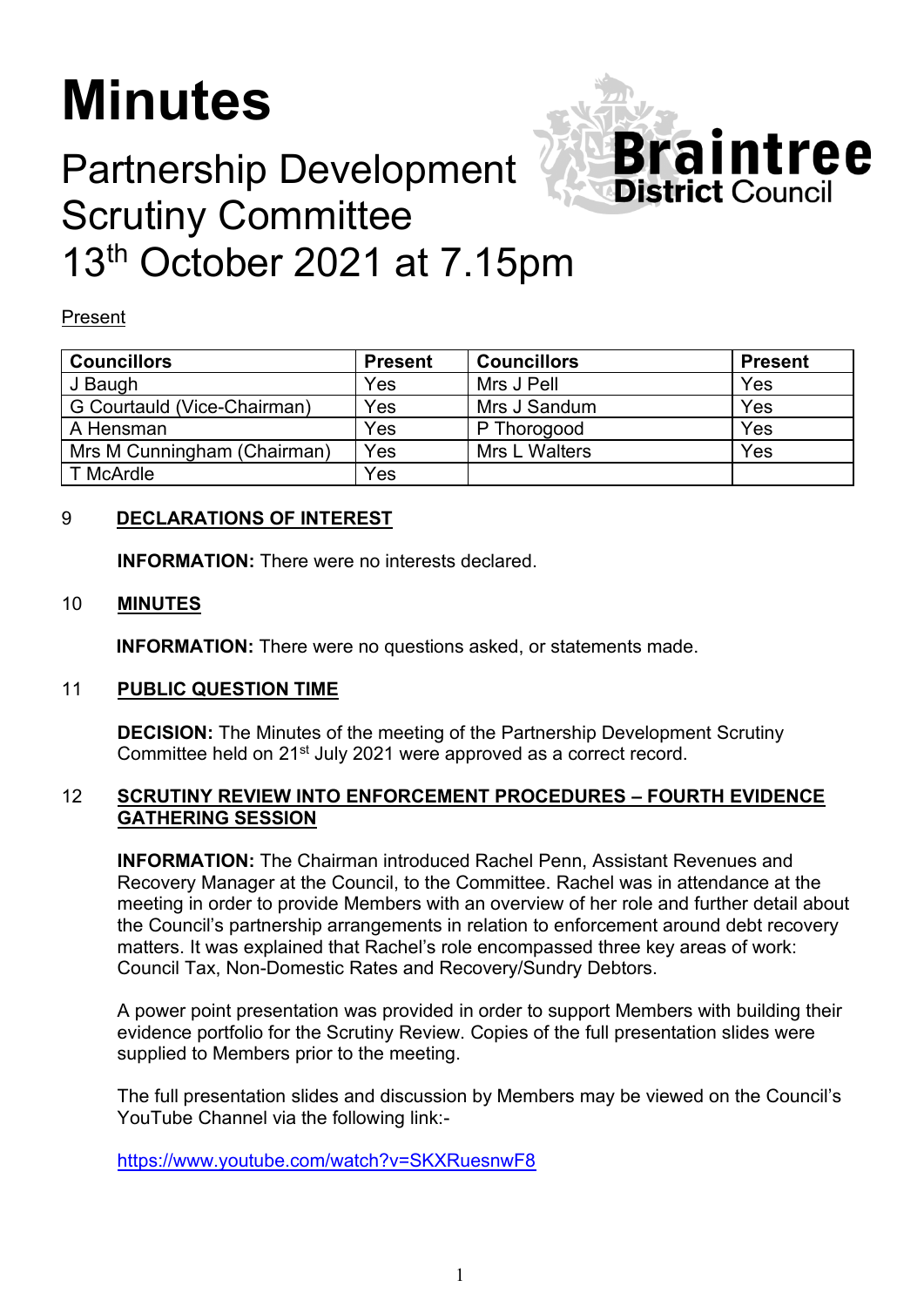Members were invited to ask their questions throughout the presentation. In response to the questions raised, the following information was provided:-

- Members were advised that for the purposes of Council Tax, the Council used the Magistrate's Court at the appropriate stage of recovery action. A Liability Order would then be passed to the Enforcement Agent (previously known as a Bailiff). High Court Sheriffs could only be utilised through a County Court. It was stressed that the Enforcement Agents used by the Council were all certified with the necessary training to conduct their roles in accordance with the introduction of the Taking Control of Goods (Fees) Regulations 2014 (the Regulations 2014). It was added that although in most incidences the Council would need to contact the Court in order to arrange for an Enforcement Agent to become involved with the recovery of a debt, specific legislation could be used by the Council in some circumstances which allowed it to utilise an Enforcement Agent directly.
- Charging Orders, Bankruptcy and committals had separate legal processes which were instigated by the Council. The Enforcement Agency acted upon the Council's instructions in order to implement enforcement action on a debt by working directly with the customer in order to make payment either in full or under an arrangement. If the debt was returned, the Authority would then explore alternative recovery action available to the Council under the Regulations 2014. An Enforcement Agent was one form of recovery action that the Council could undertake through partnership working in respect of Council Tax and Non-Domestic Rates. Charging Orders and Bankruptcy were examples whereby the Court was used directly as a partnership to undertake enforcement action.
- Recovery action in respect of the collection of Council Tax and Non-Domestic Rates was undertaken through the criminal system via the Magistrate's Court, as such debts related specifically to tax. Other, non-tax related debts were undertaken with the County Court.
- As the Authority tasked with the collection of Council Tax and Non-Domestic Rates, the District Council was able utilise the Magistrate's Court in order to obtain a Liability Order and thus secure a debt via an Enforcement Agency. Other Authorities did not have this capacity.
- Where a Reminder Notice or a Pre-Summons Notice had been issued to a customer, no charges would be made on their account; however, once an official Summons had been issued, a charge of £65 would then be payable. In the event of a Court Hearing, a further charge of £30 would also be payable towards the Liability Order. It was reported that both of these charges were in line with those of the Essex Revenues Partnership Group and with the Magistrate's Court. The Summons charge also applied if the customer then elected to repay the debt via a Special Arrangement over a longer period of time, although the time frame for this was dependent on the individual circumstances. During such instances, the Council sought to support its customers by referring them to bodies such as the Citizen's Advice Bureau.
- Members were informed that the Recovery Team at the Council consisted of three Recovery Officers and one Officer whose role was divided between that of a Collections Officer and Welfare Officer. The Welfare Officer was in regular communication with bodies such as the Citizen's Advice Bureau, Step Change, Food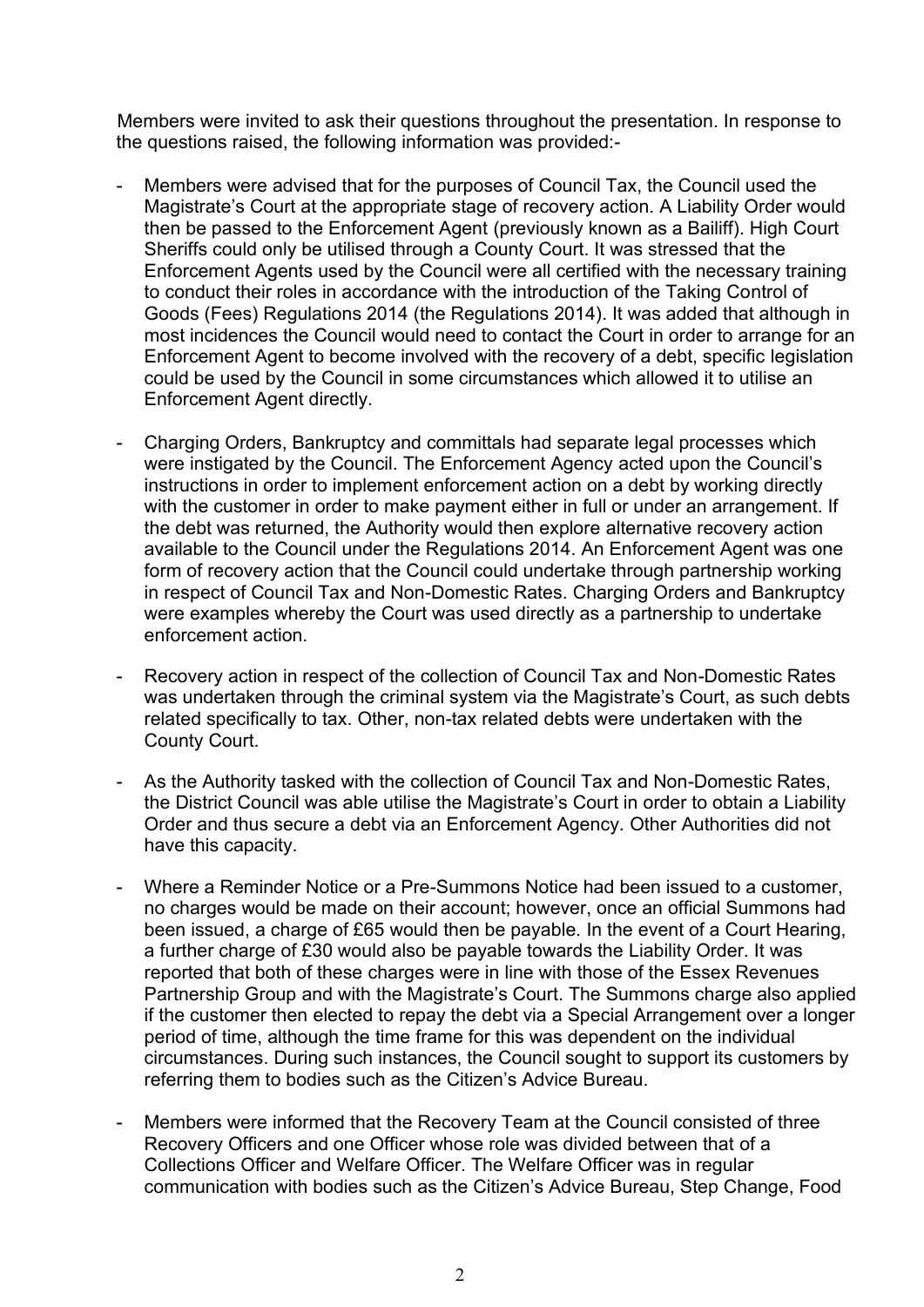Banks, and also submitted cases for Hardship Funds where customers met this particular criteria.

- With regard to Sundry Debtors, enforcement action could not be implemented in the same way that it could for matters concerning Council Tax and Business Rates; for example, the Court could not be approached in order to obtain a Liability Order. Instead, 'Debt Collectors' were deployed by Enforcement Agents who would make contact with the customer in question by way of a letter, text, e-mail or door-knock. A commission of 10% was chargeable to the Council for this service.
- Members were advised that where an Enforcement Agent was unable to collect the required debt from a customer, the matter would be returned to the Council, who would then explore alternative means of debt collection. In exceptional circumstances, the Council did have a provision for 'write-offs' of debt; however, ultimately, the Authority had a statutory duty to collect Council Tax and Non-Domestic Rates and would therefore employ proportionate measures to deal with non-payments.
- Under the Essex Revenues Partnership Group, the Council was able to examine the collection statistics of other Authorities, and it was reported that the Council's figures were largely in line with that of other Authorities. Furthermore, ideas were regularly shared between Authorities as to how improvements could be made to debt collection methods. Before the emergence of the Covid-19 pandemic, one such method that the Council had adopted was to allow some Recovery Officers to conduct door-knocks on properties in order to engage the customer. It was stressed that in such circumstances, the Council would try to encompass as many organisations as possible to try and assist customers with repaying debts.
- Ultimately, it was an individual's responsibility to pay their Council Tax or Business Rates; however, it was emphasised that the Council would always try to work with its customers in order to support and assist them as much as possible, such as through regular telephone calls and referrals to advisory bodies such as the Citizens Advice Bureau and money advice services.
- Members were reminded to refer to the Terms of Reference for the Scrutiny Review into Enforcement Procedures when giving consideration to the evidence gathered thus far and any potential recommendations.
- Members were informed that residents in receipt of certain types of benefits were entitled to claim Local Council Tax Support, although the level of support received depended on their financial circumstances.
- A potential recommendation that Members might wish to give consideration to as part of their Scrutiny Review regarded information being shared with Members around Council Tax functions and schemes in order to allow Members to effectively signpost residents where they had any questions or were experiencing difficulty with meeting payments.
- A leaflet was available which aimed to help engage and signpost residents in respect of any queries or concerns they had around Council Tax. It was added that the leaflet had been designed to be user-friendly for those with dyslexia. A copy of this leaflet would be made available to Members outside of the meeting.